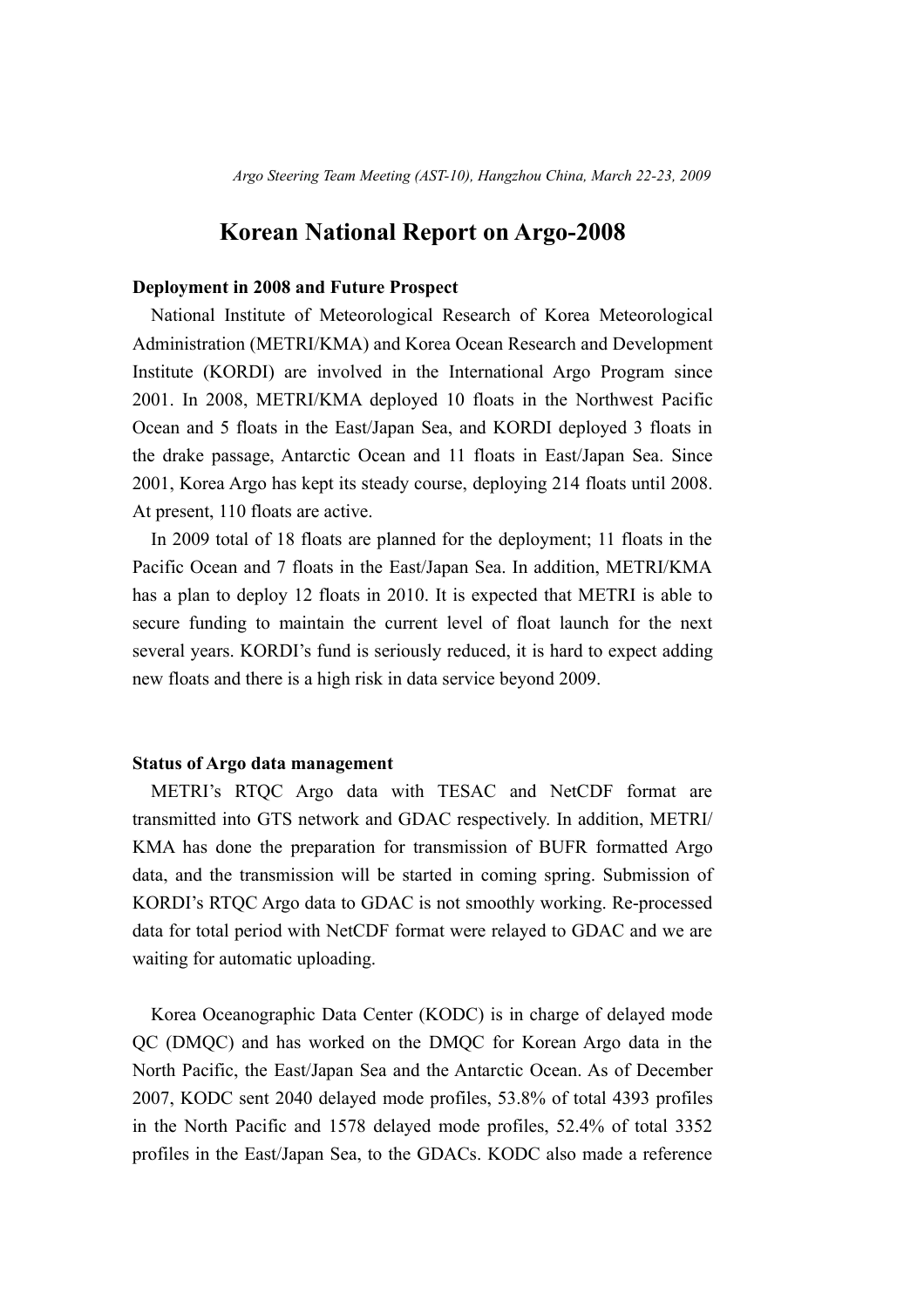database for the East/Japan Sea, which was named as EJSHB (East/Japan Sea Hydrobase), and added 278 CTD profile data to EJSHB in 2008. Delayed mode file in the East/Japan Sea is going to be submitted to GDACs. In relation to DMQC in the Antarctic Ocean, KODC asked ADMT group for assistance.

## **Research and operational uses of Argo data**

METRI has a long-term plan to develop the operational ocean forecasting system for the East Asian Sea as well as the Global Ocean. For the purpose, METRI has been developing the data assimilation for their model system. This year, ARGO data will be assimilated to the Regional Ocean Model (ROMS) adopting Ensemble Kalman Filter. In addition, 3-D VAR method will be tested for the Global Ocean Model (MOM4). Also, KORDI uses Argo data for scientific research and a data assimilating-model to understand circulation in East/Japan Sea. In addition, researches on the variability of heat content in the mixed layer, data assimilation and other application for ocean modeling are actively carried out by several universities in Korea.

Real time ARGO observations are being used in KOPS model for the East Sea region. Following figure (Fig.1) shows the current location of the each ARGO float deployed in the East Sea (only live floats are shown in the figure). Profiles are being updated every 2 days and used for data assimilation purpose. For any given day of model run, observations available in recent 10 days prior to the model date are used.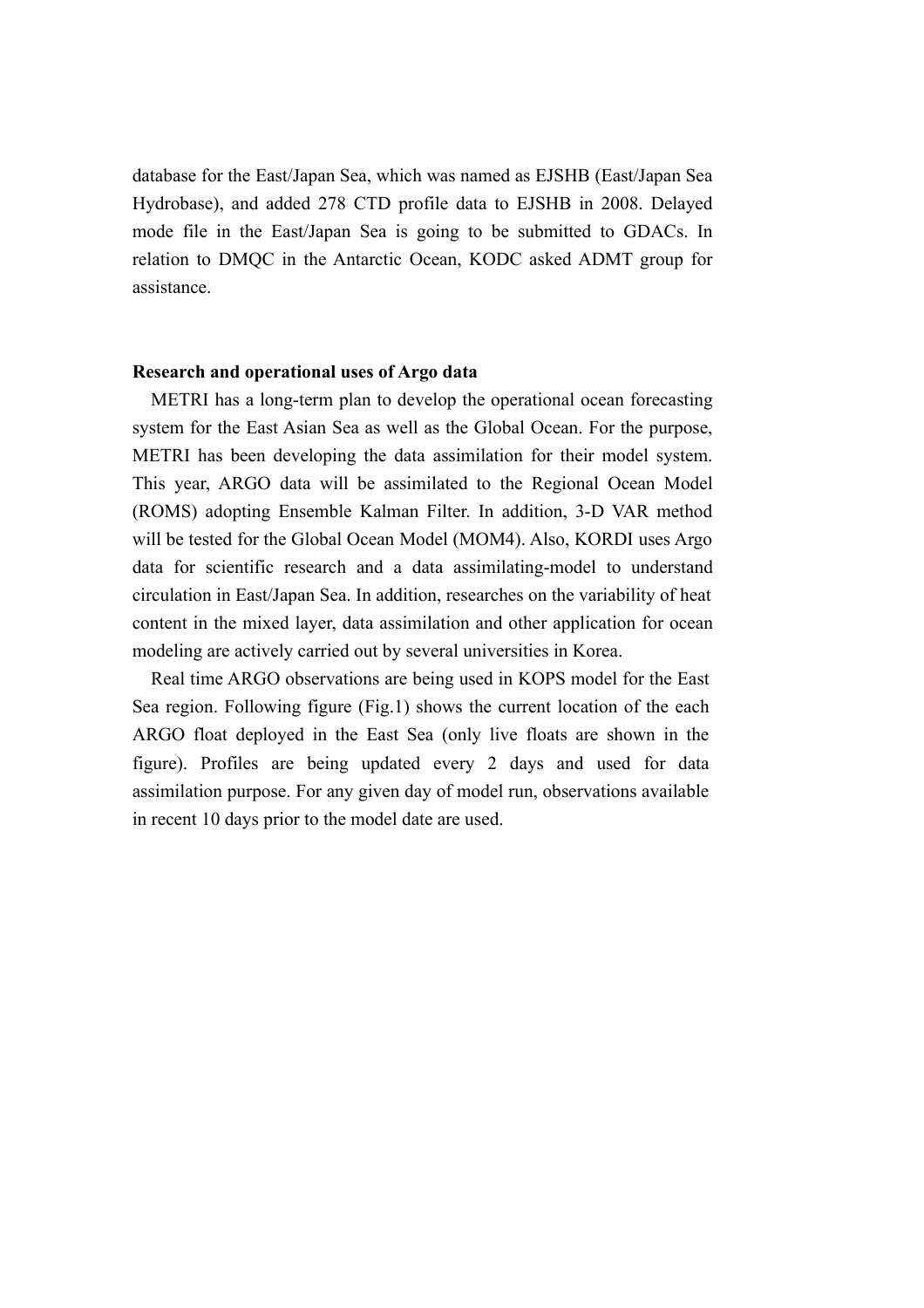

Some observations have errors and some have missing values for some depths in between, these observations are removed from the data assimilation by using quality control checks.